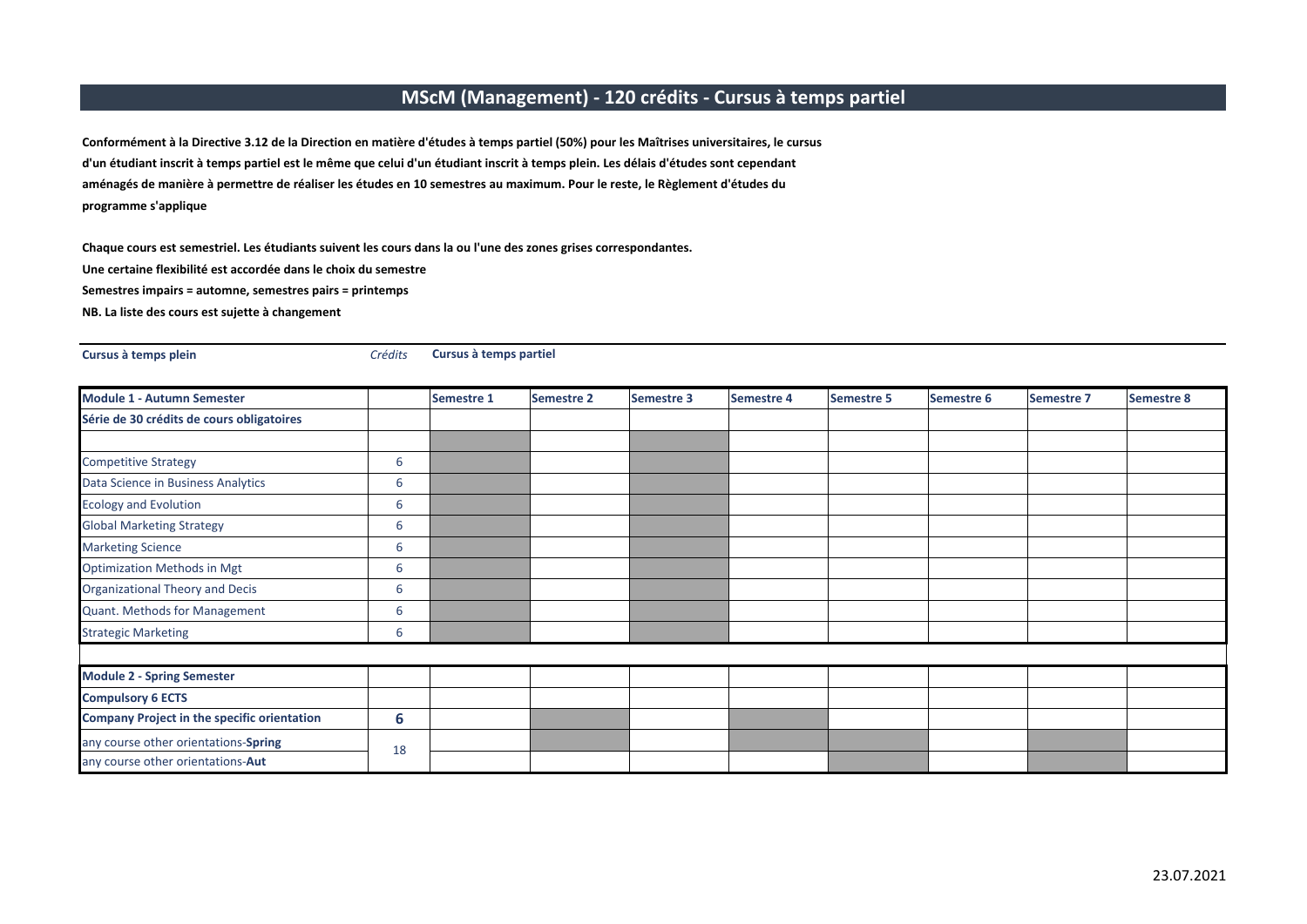| <b>Module 3 - Spring Semester</b>               |                |  |  |  |  |
|-------------------------------------------------|----------------|--|--|--|--|
| <b>Orientation-specific electives</b>           |                |  |  |  |  |
|                                                 |                |  |  |  |  |
| <b>Business Analytics (BA)</b>                  |                |  |  |  |  |
| <b>Deep Learning</b>                            | $\overline{3}$ |  |  |  |  |
| Forecasting 1                                   | $\overline{3}$ |  |  |  |  |
| Forecasting 2                                   | $\overline{3}$ |  |  |  |  |
| Machine Learning in Business Analytics          | 6              |  |  |  |  |
| <b>Strategic Modelling</b>                      | 6              |  |  |  |  |
| Supply-Chain Analytics                          | 6              |  |  |  |  |
| <b>Sustainable Logistics</b>                    | 6              |  |  |  |  |
|                                                 |                |  |  |  |  |
| <b>Behaviour Economics and Evolution (BEE)</b>  |                |  |  |  |  |
| <b>Group A: Biology</b>                         |                |  |  |  |  |
| <b>Biological Invasions</b>                     | 1,5            |  |  |  |  |
| Co-evolution, Mutualism, Parasitism             | 1,5            |  |  |  |  |
| <b>Current Problems in Conservation Biology</b> | $\overline{3}$ |  |  |  |  |
| Intro to Primate Behav., Cognition and Cult.    | 1,5            |  |  |  |  |
| Spacial Modelling of Species and Biodiversity   | $\overline{3}$ |  |  |  |  |
| The Evolution of Coop.: frome Genes to          |                |  |  |  |  |
| Learning and Culture                            | 3              |  |  |  |  |
| <b>Group B: Management and Economics</b>        |                |  |  |  |  |
| <b>Evironmental Economics</b>                   | $\overline{3}$ |  |  |  |  |
| <b>Evidence-based Management</b>                | 6              |  |  |  |  |
| <b>Grand Challenges Strategy Project</b>        | 6              |  |  |  |  |
| <b>Group Processes</b>                          | 6              |  |  |  |  |
| Managing People: Organiz. Design, Change        | 6              |  |  |  |  |
| Neuro Economie                                  | 6              |  |  |  |  |
| Power and Leadership                            | $\overline{3}$ |  |  |  |  |
| <b>Sustainability Strategy Project</b>          | 6              |  |  |  |  |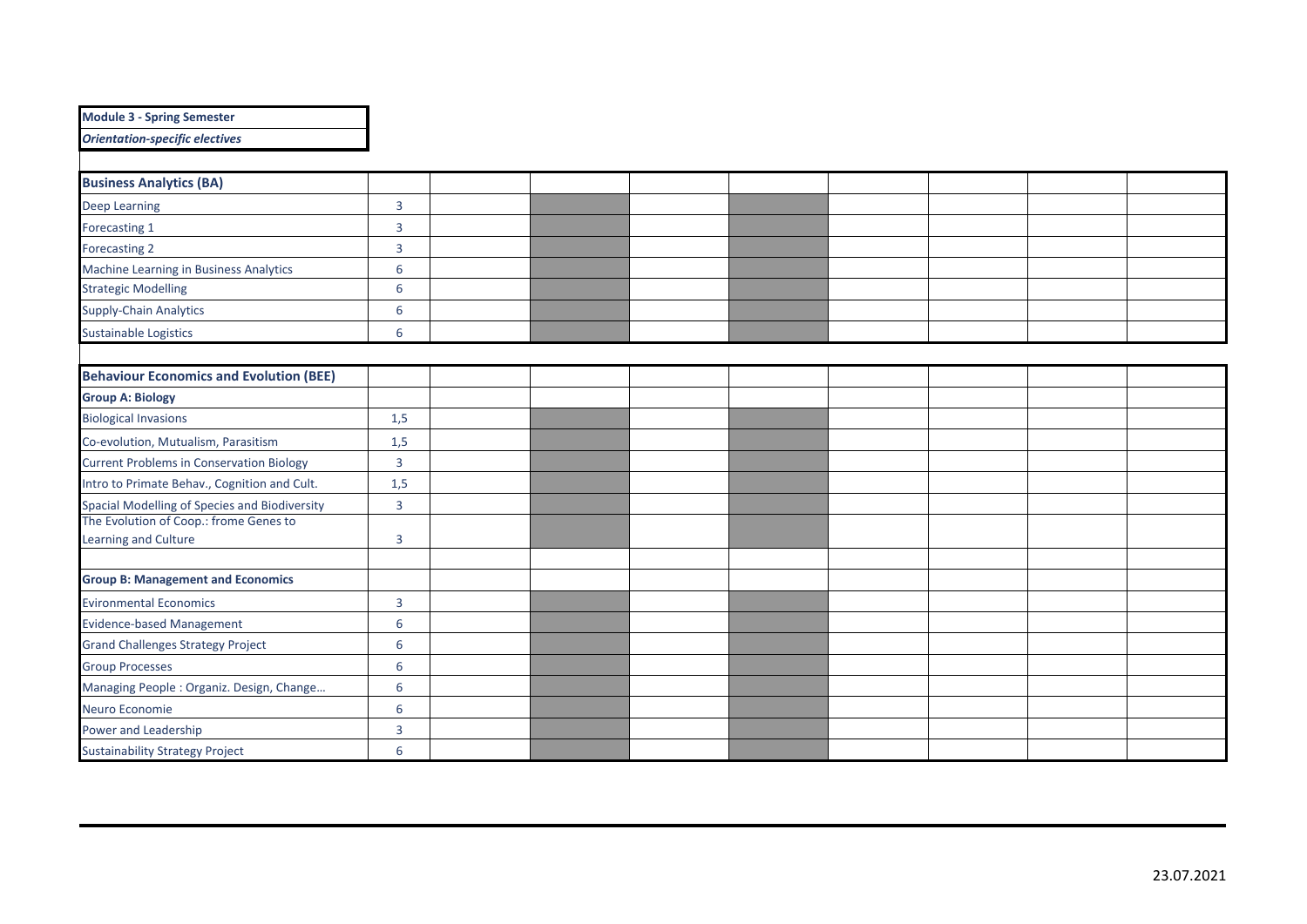| <b>Marketing</b>                                |                  |  |  |  |  |
|-------------------------------------------------|------------------|--|--|--|--|
| <b>Brand Management</b>                         | 3                |  |  |  |  |
| <b>Consumer Behavior</b>                        | $\mathbf{3}$     |  |  |  |  |
| <b>Customer Relationship Management</b>         | 6                |  |  |  |  |
| <b>Distribution Management</b>                  | 6                |  |  |  |  |
| <b>Grand Challenges Strategy Project</b>        | 6                |  |  |  |  |
| New Trends in Product Innovation                | $\overline{3}$   |  |  |  |  |
| Social Media (EPFL)                             | 3                |  |  |  |  |
| <b>Sustainability Strategy Project</b>          | 6                |  |  |  |  |
|                                                 |                  |  |  |  |  |
| <b>Stratety, Organization and Leadership</b>    |                  |  |  |  |  |
| <b>Subset A: Strategy</b>                       |                  |  |  |  |  |
| Competitive Advantage & Strategic Interac.      | 6                |  |  |  |  |
| <b>Environmental Crisis and Societal Change</b> | $\mathbf{3}$     |  |  |  |  |
| <b>International Strategy</b>                   | 6                |  |  |  |  |
| <b>Strategy of Innovation</b>                   | 6                |  |  |  |  |
| The Mgtof Risk, Reputation and Legitimacy       | 6                |  |  |  |  |
|                                                 |                  |  |  |  |  |
| <b>Subset B: Organizational Behavior</b>        |                  |  |  |  |  |
| <b>Evidence-based Management</b>                | 6                |  |  |  |  |
| <b>Group Processes</b>                          | 6                |  |  |  |  |
| Managing People: Organizational Design          | 6                |  |  |  |  |
| Power and Leadership                            | 6                |  |  |  |  |
| Simple Rules for Leadership and Strategy        | 6                |  |  |  |  |
|                                                 |                  |  |  |  |  |
| Module 3 - Autumn                               |                  |  |  |  |  |
| <b>Orientation-specific electives</b>           |                  |  |  |  |  |
| <b>Business Analytics (BA)</b>                  |                  |  |  |  |  |
| <b>Fraud and Business Process Analytics</b>     | $\overline{3}$   |  |  |  |  |
| <b>Production Control</b>                       | $\overline{3}$   |  |  |  |  |
| Programming Tools in Data Science               | 6                |  |  |  |  |
| <b>Project in Data Analytics</b>                | 6                |  |  |  |  |
| <b>Risk Analytics</b>                           | $\overline{3}$   |  |  |  |  |
| Supply Chain Mgt and its Latest Trends          | $\boldsymbol{6}$ |  |  |  |  |
| <b>Text Mining</b>                              | 6                |  |  |  |  |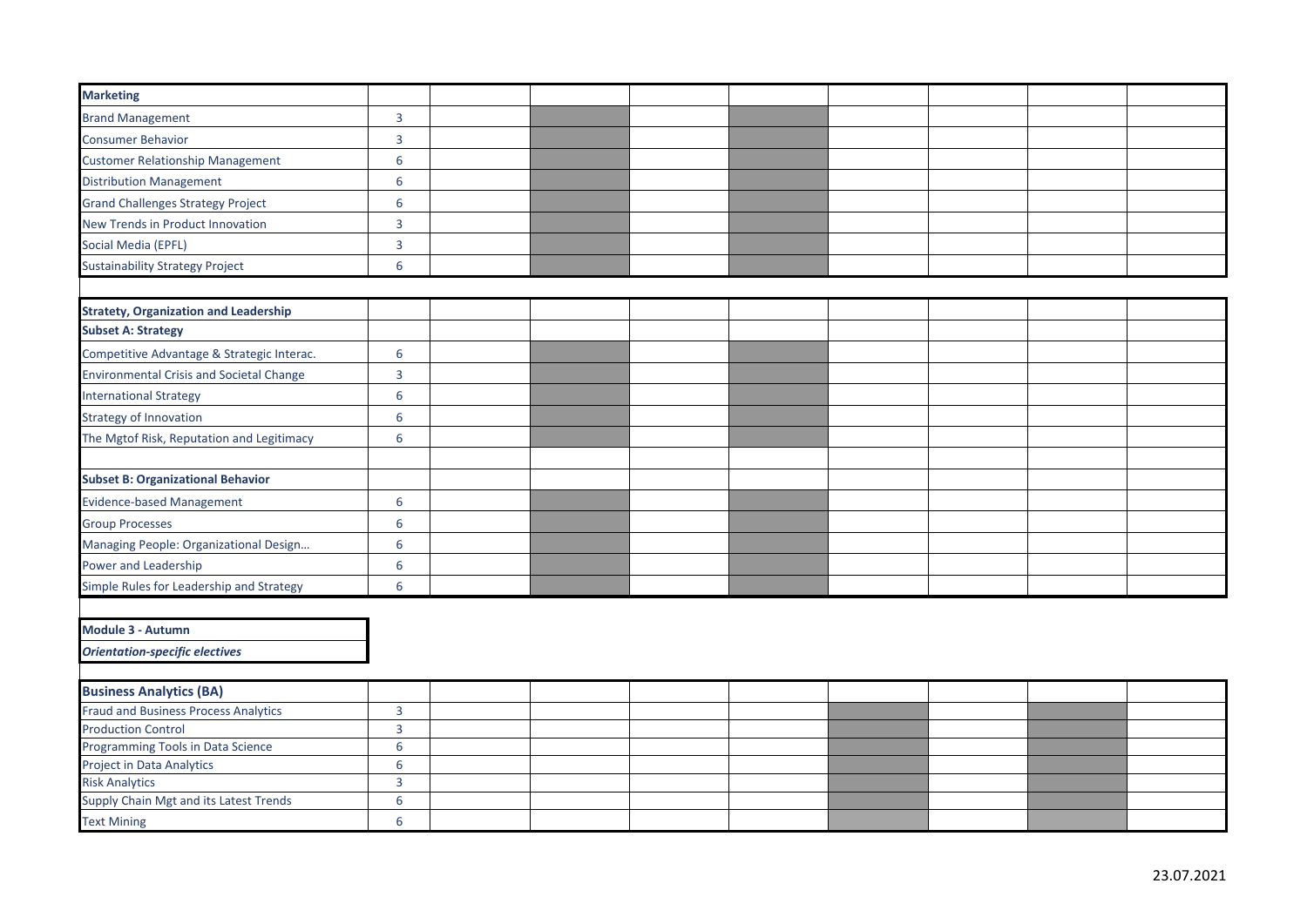| <b>Behaviour Economics and Evolution (BEE)</b> |     |  |  |  |
|------------------------------------------------|-----|--|--|--|
| <b>Group A: Biology</b>                        |     |  |  |  |
| Animal Communication and Parasitism            | 1,5 |  |  |  |
| <b>Major Transition in Evolution</b>           | 1,5 |  |  |  |
|                                                |     |  |  |  |
| <b>Group B: Management and Economics</b>       |     |  |  |  |
| <b>Behavioral Economics</b>                    | 6   |  |  |  |
| Business and Society - Corp. Sustainability    | 6   |  |  |  |
| <b>Experimental Methods</b>                    | 6   |  |  |  |
| <b>Heuristic Decision Making Strategies</b>    | 6   |  |  |  |
| Human Behavior and Evolutionary Inference      | 6   |  |  |  |
| Leadership Development                         | 3   |  |  |  |
| <b>Managerial Decision Making</b>              | 3   |  |  |  |
| <b>Strategic Mgt Control Systems</b>           | 6   |  |  |  |
| Unethical Decision Making - Advanced           | 3   |  |  |  |
| <b>Unethical Decision Making - Basics</b>      | 3   |  |  |  |
|                                                |     |  |  |  |
| <b>Marketing</b>                               |     |  |  |  |
| <b>Business Case in Marketing</b>              | 6   |  |  |  |
| <b>Datascience for Marketing</b>               | 6   |  |  |  |
| Digital transformation in B to B Sales         | 3   |  |  |  |
| <b>Global Marketing</b>                        | 3   |  |  |  |
| <b>Heuristic Decision Making Strategy</b>      | 6   |  |  |  |
| Integrated Marketing Communication (MScM)      | 6   |  |  |  |
| <b>Luxury Marketing</b>                        | 6   |  |  |  |